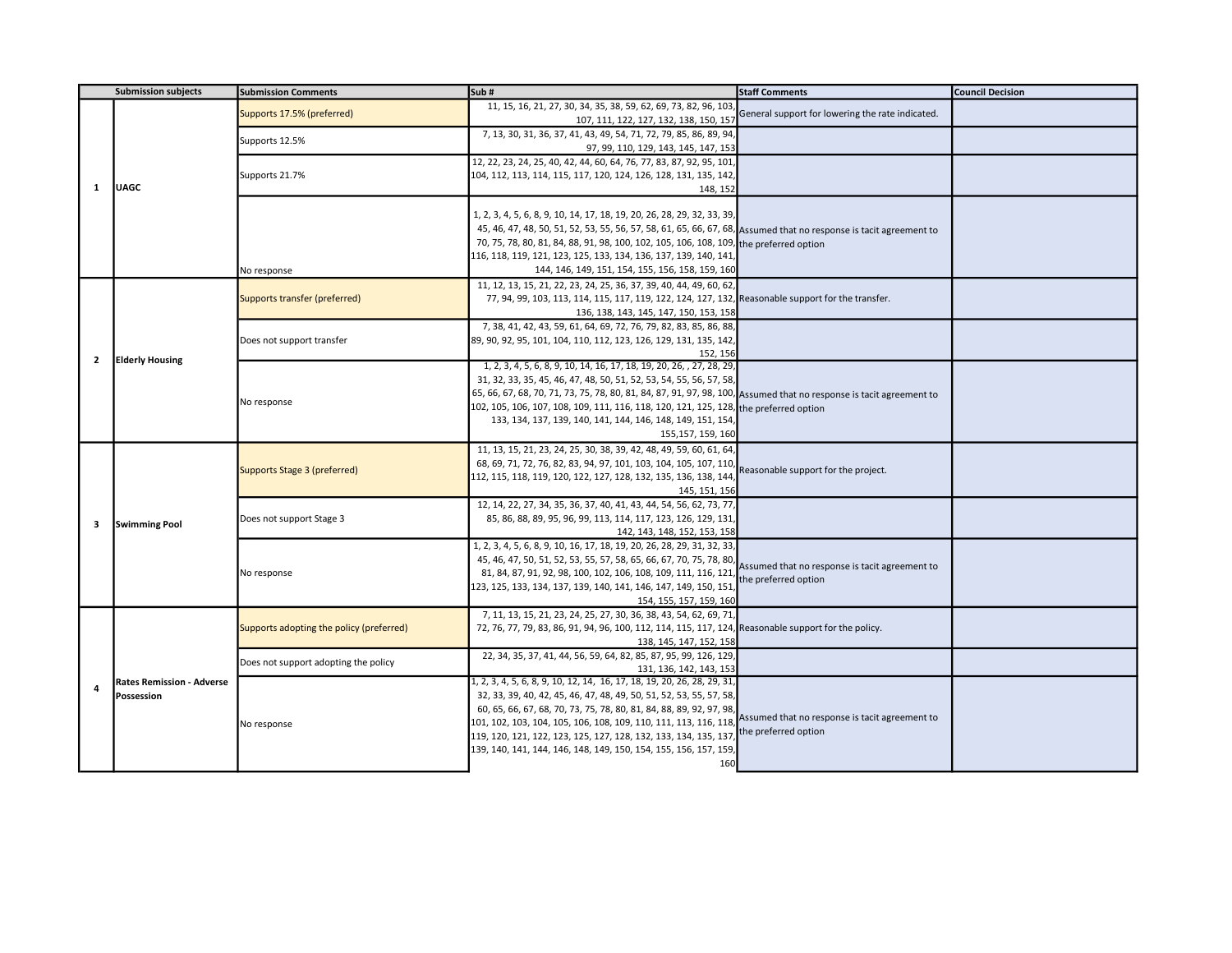| 5  | Places and spaces<br>General            | Proposal does not support wider Westland<br>communities - supports greater geographic spread of<br>the proposed spending.<br>Provision for new commercial development should<br>relocation of town to higher ground be required.<br>House museum in Carngeie building and library in<br>current i-SITE space.<br>Recognise importance of swimming pools.<br>Utilise the West Coast Sport and Active Recreation<br>Spaces and Places Strategy in decision-making.<br>Showcase our community.<br>Cass Square, Swimming Pool and Racecourse should<br>be paid for by Hokitika ratepayers.                                                                                                                  | 7, 18, 42, 99, 118, 128, 153 Noted                                                                                                                                                                                                                                                                |                                                                                                                                                                                                                           |  |
|----|-----------------------------------------|---------------------------------------------------------------------------------------------------------------------------------------------------------------------------------------------------------------------------------------------------------------------------------------------------------------------------------------------------------------------------------------------------------------------------------------------------------------------------------------------------------------------------------------------------------------------------------------------------------------------------------------------------------------------------------------------------------|---------------------------------------------------------------------------------------------------------------------------------------------------------------------------------------------------------------------------------------------------------------------------------------------------|---------------------------------------------------------------------------------------------------------------------------------------------------------------------------------------------------------------------------|--|
| 5a | Places & Spaces<br>Pakiwaitara Building | Include Pounamu Pathway in Pakiwaitara building.<br>· Sell Pakiwaitara building / oppose development of<br>building.<br>Create Zones for the library in the Pakiwiatara<br>building to achieve public 'quiet spaces'.<br>Expanded children's space in library.<br>Retain staff in mixed use facility.<br>Agree in principle, efficiency of administration for<br>Library, Museum and visitor information in one place.                                                                                                                                                                                                                                                                                  | 35, 38, 40, 42, 43, 48, 69, 73, 77, 88, 90, 96, 111, 118, 119<br>138, 152                                                                                                                                                                                                                         | The purchase of the building has been fully<br>consulted and will be used for the library, aspects<br>of the museum and visitor hub. All aspects of<br>design will look to optimise each function within<br>the building. |  |
| 5b | Place & Spaces<br>Racecouse             | Develop green space with recreation facilities, horse<br>grazing and a weland at the racecourse.<br>• Move Hokitika Wastewater Treatment Plant to the<br>Racecourse.<br>· Supports efforts put into Cass Square and the<br>Racecourse.<br>Continue to provide grazing at Racecourse for RDA.<br>Keep RDA facilities at the Racecourse.<br>Plant native trees and reserve similar to Hagley Park<br>Christchurch.<br>Full consultation on use of the Racecourse.<br>Dispose of the property.<br>Community use, not sold for subdivision.<br>Retirement housing and other events belong here.<br>Defer expenditure 4-5 years.<br>Disagree with the expenditure.<br>Continue to allow community rider use. | 15, 16, 18, 29, 32, 34, 35, 38, 39, 40, 42, 43, 45, 50, 65, 69, 70, opposing views of housing development and<br>77, 78, 80, 83, 84, 88, 96, 102, 103, 105, 106, 107, 112, 113, planting out as reserve. These matters will be<br>115, 118, 124, 127, 133, 138, 139, 140, 145, 151, 152, 156, 157 | Noted interest in keeping equine theme and<br>considered when formulating a concept to go out<br>for full special consultative process 2021/2022                                                                          |  |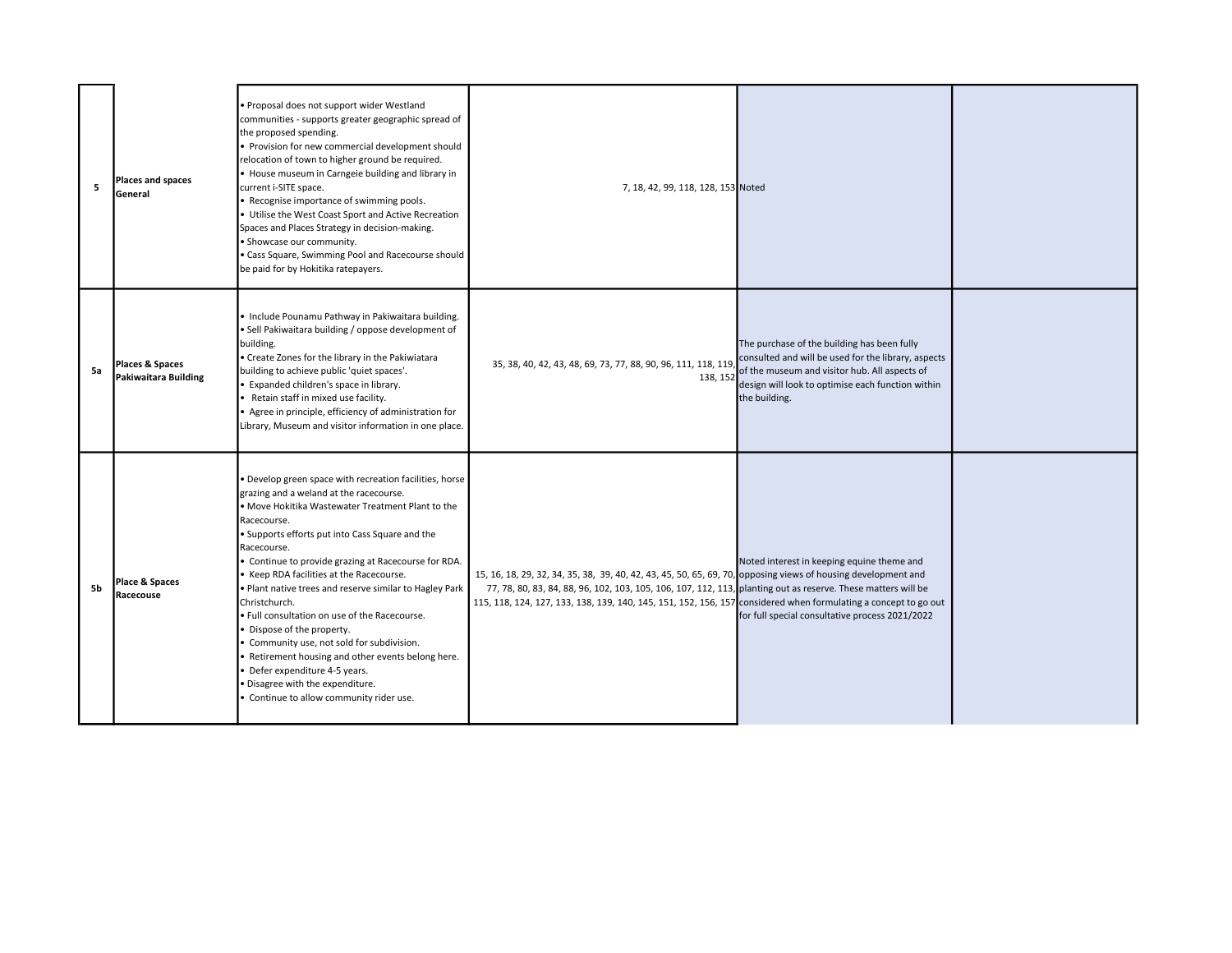| 5c                       | Places & Spaces<br><b>Cass Square</b>              | Supports efforts put into Cass Square and the<br>Racecourse<br>Plans for Cass square fantastic inclusion.<br>Cass square builings still fit for purpose.<br>Cass square upgrade should benefit whole<br>community.<br>Cass square only for general sports events.<br>Support updating skatepark.<br>Put the bollards back up - health and safety issue<br>and reintroduce plantings around the outside of the<br>field. | 15, 33, 38, 39, 40, 77, 84, 88, 118, 119, 122, 125, 145, 152 | The pavilion at Cass Square requires a major<br>overhaul if it was to remain. It is outdated and has<br>poor facilities and requires earthquake<br>strengthening.<br>• A new pavilion will be utilised as a dual purpose<br>for a number of sporting codes and clubs.<br>. Council will look to source external funding for<br>many of the proposed projects associated with the<br>Cass Square plan.<br>. Council will look to minimise access onto the<br>playing surfaces of Cass Square as they are a risk<br>to damaging the playing surface.<br>. The gardens need a overarching Reserve<br>Management plan to ensure they meet ratepayer<br>expectations. |  |
|--------------------------|----------------------------------------------------|-------------------------------------------------------------------------------------------------------------------------------------------------------------------------------------------------------------------------------------------------------------------------------------------------------------------------------------------------------------------------------------------------------------------------|--------------------------------------------------------------|------------------------------------------------------------------------------------------------------------------------------------------------------------------------------------------------------------------------------------------------------------------------------------------------------------------------------------------------------------------------------------------------------------------------------------------------------------------------------------------------------------------------------------------------------------------------------------------------------------------------------------------------------------------|--|
| 6                        | <b>Westland Industrial</b><br><b>Heritage Park</b> | Connection to reticulated sewerage<br>Off-site parking                                                                                                                                                                                                                                                                                                                                                                  |                                                              | The cost of these two requested projects<br>equates to \$150,000 (car Parking - \$120K &<br>Sewage at \$30K). Both would be beneficial with<br>the overall longevity of the park.<br>Council could look to support these projects with<br>funding applications (i.e. Lotteries) but would<br>require contribution from which usually equates<br>to 50% of the total application.<br>• Impact of 50% of the cost is 0.41% increase of<br>Hokitika Community Rate.                                                                                                                                                                                                 |  |
| $\overline{\phantom{a}}$ | <b>Hokitika Regent Theatre</b>                     | Annual inflation adjustment to be 2.5% on the base<br>of \$57,500 for 2020/2021.<br>· Additional annual contribution of \$25,000 for Major<br>Maintenance and Equipment Reserve Account.<br>Continue to support the theatre.                                                                                                                                                                                            | 2, 15, 21, 42, 69, 111                                       | · CPI is based on BERL adjustments and is included<br>within the LTP for each year after first year. All<br>Councils use BERL.<br>• Hokitika Community rate increase of 0.13% for<br>the further funding of \$25,000                                                                                                                                                                                                                                                                                                                                                                                                                                             |  |
| 8                        | Dog Park                                           | Dog park at the Racecourse<br>Dog park at Wadeston Island or Racecourse - central<br>location with good parking.                                                                                                                                                                                                                                                                                                        | 3, 11, 16, 39                                                | Project for dog park in the 2018-28 LTP and will<br>be carried over.<br>Concept of Dog park at Wadestone Island under<br>consideration with a overarching upgrade plan                                                                                                                                                                                                                                                                                                                                                                                                                                                                                           |  |
| 9                        | Significance and<br><b>Engagement Policy</b>       | 'Poutini Ngai Tahu" (remove Te Runanga o Ngai Tahu)                                                                                                                                                                                                                                                                                                                                                                     |                                                              | Amend 2.2 in the Policy to read: "Poutini Ngai<br>Tahu is an important"                                                                                                                                                                                                                                                                                                                                                                                                                                                                                                                                                                                          |  |
| 10                       | <b>Water Safety issues</b>                         | Water Safety NZ to work with WDC to improve water<br>safety and reduce drownings.                                                                                                                                                                                                                                                                                                                                       |                                                              | Work has been done in the past but will look at<br>coordinating another meeting with WSNZ                                                                                                                                                                                                                                                                                                                                                                                                                                                                                                                                                                        |  |
| 11                       | <b>Food security</b>                               | · Funding of \$45,000 each on a multi-year basis from<br>each district Council for Foodbank Canterbury.<br>Connect with the Food Security Network                                                                                                                                                                                                                                                                       |                                                              | Support this funding concept along with the roll<br>6, 118, 119 out of Civil defence Containers.<br>Rates increase of 0.25% - General rate.                                                                                                                                                                                                                                                                                                                                                                                                                                                                                                                      |  |
| 12                       | <b>Social Housing</b>                              | Council to expand its role in social housing - Central<br>Government funded.<br>Council not to be invovled in housing, Central<br>government business.<br>Social housing for more than just the elderly.<br>Council should transfer a portion of the Elderly<br>housing assets to DW and retain the rest.<br>Clear & measureable objectives for DWL.                                                                    | 8, 54, 59, 73, 86, 88, 96, 111, 118                          | Currently social housing is the responsibility of<br>MSD. WDC is willing to support any initiatives<br>MSD or Kainga Ora have in this space. There may<br>be future opportunities with council owned land<br>that could meet their requirements                                                                                                                                                                                                                                                                                                                                                                                                                  |  |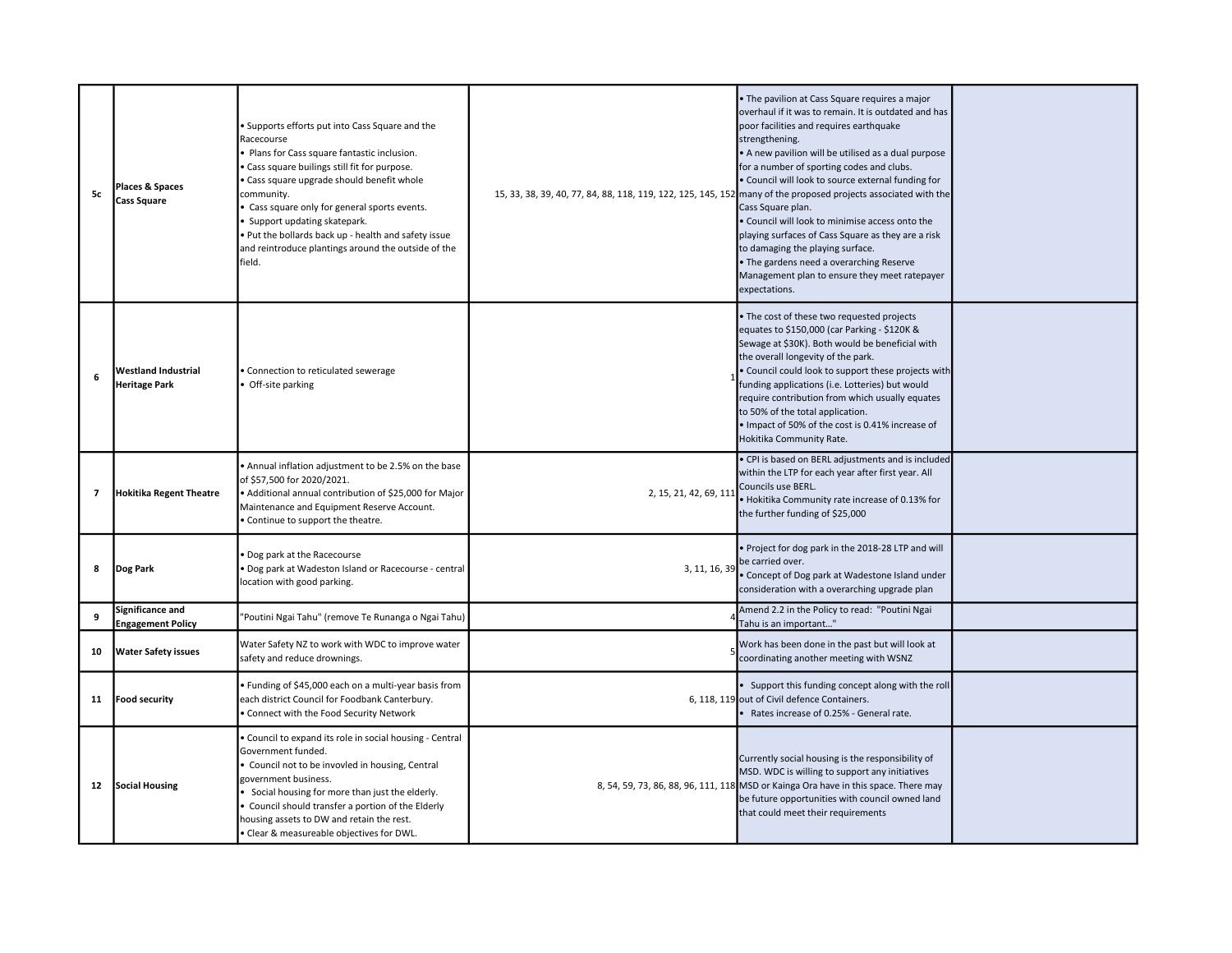| 13 | <b>Tiny Housing</b>                 | Planning processes not to hinder tiny house<br>movement                                                                                                                                                                                                                                                                    |                                                                                                                    | 8 We are governed by legislation in this area.                                                                                                                                                                                                                                                                                                              |  |
|----|-------------------------------------|----------------------------------------------------------------------------------------------------------------------------------------------------------------------------------------------------------------------------------------------------------------------------------------------------------------------------|--------------------------------------------------------------------------------------------------------------------|-------------------------------------------------------------------------------------------------------------------------------------------------------------------------------------------------------------------------------------------------------------------------------------------------------------------------------------------------------------|--|
| 14 | Resilience                          | Ensure local infrastructure and telecoms / power<br>have ability to withstand severe weather and an AF8<br>earthquake.<br>• Council should put money aside for a disaster<br>contingency fund.<br>Resilience strategic plan.                                                                                               |                                                                                                                    | All comments in this area are actively underway<br>NEMA and our local CDEM team are working on a<br>Resilience plan for the region.<br>8, 88, 118 . We are also working alongside our<br>infrastructure partners to ensure a scope of work<br>is clearly identified to enable funding to be<br>provided.                                                    |  |
| 15 | DoC site Franz Josef                | Utilise for parking and community use with TIF<br>funding                                                                                                                                                                                                                                                                  |                                                                                                                    | Funding has been carried forward for a CBD<br>revitilisation for Franz Josef. The land identified is<br>under DoC control but will work with them on an<br>future plans.                                                                                                                                                                                    |  |
| 16 | Short-term rental<br>accommodation  | Treat as commercial properties for rating purposes.                                                                                                                                                                                                                                                                        |                                                                                                                    | Commercial rating policy is applied once Council is<br>made aware of short term rental use.                                                                                                                                                                                                                                                                 |  |
| 17 | Alcohol                             | Utilise District Licencing Committees in place of<br>Local Alcohol Policies                                                                                                                                                                                                                                                |                                                                                                                    | Council does not currently have a Local Alcohol<br>10, 118, 119 Policy and defaults to the requirements of the Sale<br>and Supply of Alcohol Act 2012.                                                                                                                                                                                                      |  |
| 18 | <b>Responsible camping</b>          | Develop and strengthen appropriate regulations for<br>responsible camping, and create infrastructure cost<br>support for the future.                                                                                                                                                                                       | 10                                                                                                                 | . WDC has been successful in applying for funding<br>that supports both operational and infrastructure<br>aspects of Freedom Camping. We will continue to<br>ensure we apply for further funding as it becomes<br>availble.<br>Council will review its Freedom Camping Policy<br>following conclusion of the current review by<br><b>Central Government</b> |  |
| 19 | Rate increase in Glacier<br>Country | The increase is too high<br>Are stated rating units correct?<br>• 12 month rates freeze<br>CDO funding<br>Targeted promotion rate should fund the Glacier<br>Country part-time funded position and be increased.<br>• FG township development funding should be<br>applied to FG CDO.                                      | 13, 24, 25, 36, 37, 44, 56, 71, 72, 81, 87, 95, 109, 123, 126, 129, Promotions rate by not funding the activities. | Rating could be reduced through a reduction in<br>the Township Development fund and/or Glacier<br>131, 135, 136, 145, 150 • To increase the funding for the CDO in the<br>Glacier Country would result in an increase in the<br>FJ & FG Community Rate.                                                                                                     |  |
| 20 | Tourism promotion                   | Has \$86,000 contritubtion to Tourism West Coast<br>for Glacier Country tourism promotion been retained?<br>Do not rates fund i-SITE in Hokitika.<br>· Fund i-SITE / Wilderness Trail from Hokitika<br>ratepayers only.<br>Don't rate for Tourism promotion - leave funding for<br>this to the businesses themselves.      | 13, 14, 24, 77, 109, 135                                                                                           | No funding has been budgeted to contribute to<br>Tourism West Coast.                                                                                                                                                                                                                                                                                        |  |
| 21 | Coastal hazards                     | Support Council's efforts to support residents and<br>businesses from the effect of coastal erosion.<br>Develop specific plan for Hokitika to address coastal<br>hazards and sea level rise, working with West Coast<br>Regional Council.<br>Council to support objectives of the Hokitika Coastal<br>Protection Alliance. |                                                                                                                    | We will work alongside WCRC to ensure our<br>15, 18, 88, 111 communities are protected in the most appropiate<br>manner.                                                                                                                                                                                                                                    |  |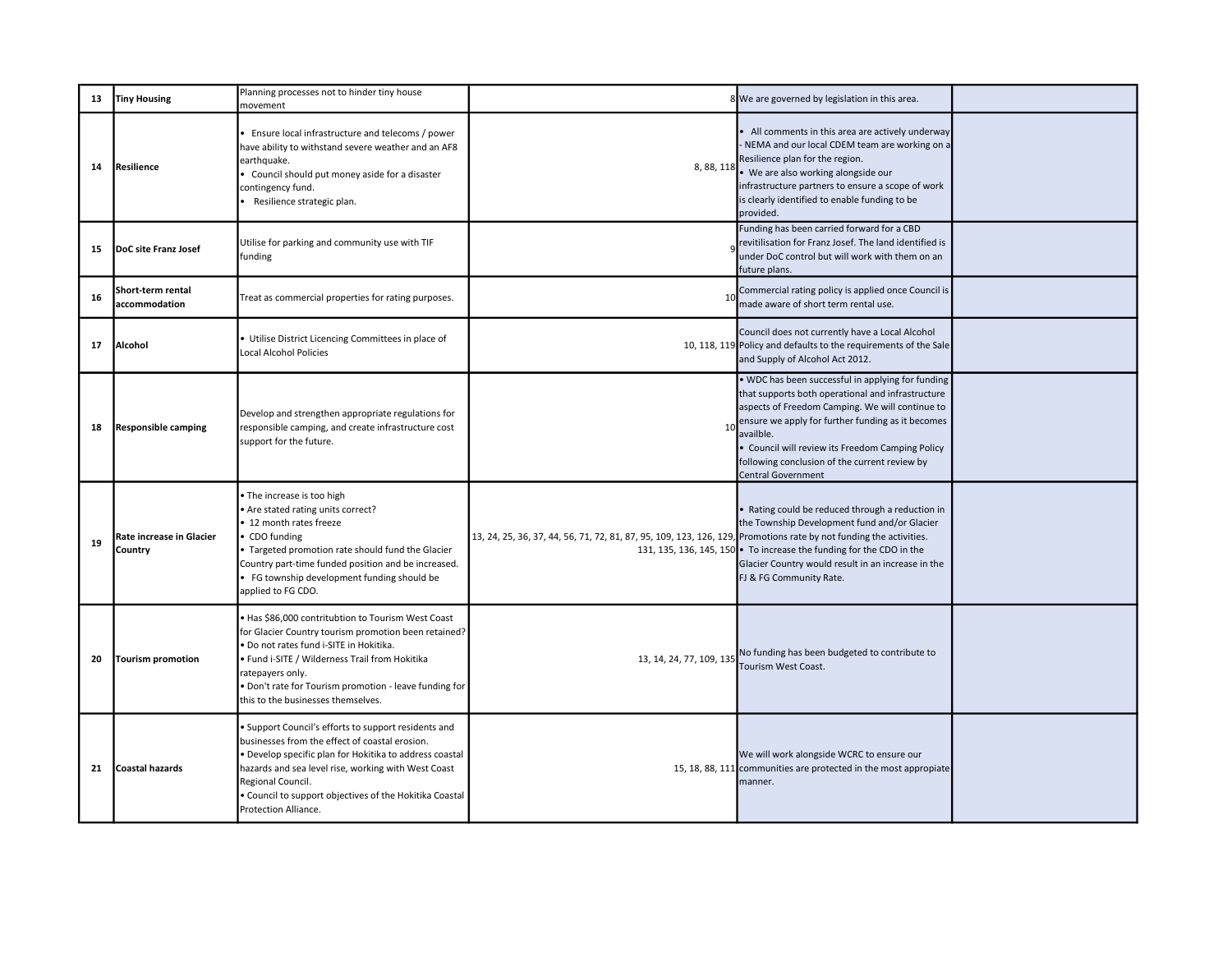| 22 | <b>Swimming Pool</b>         | · Is there still a season pass?<br>Swimming pass with date / year commenced<br>payment.<br>Recognise importance of swimming pools                                                                                                                                                                                                                                                                                                                                                                                                                                                                         |                                                                                                                                                  | WDC does recognise the importance of swimming<br>pools within our district. This is reflected in the<br>15, 84 funding we have sourced to ensure they meet<br>users expectations and meet regulatroy<br>requirements.                                                                                                                                                                                                                                                                                                                                                                                                                                            |  |
|----|------------------------------|-----------------------------------------------------------------------------------------------------------------------------------------------------------------------------------------------------------------------------------------------------------------------------------------------------------------------------------------------------------------------------------------------------------------------------------------------------------------------------------------------------------------------------------------------------------------------------------------------------------|--------------------------------------------------------------------------------------------------------------------------------------------------|------------------------------------------------------------------------------------------------------------------------------------------------------------------------------------------------------------------------------------------------------------------------------------------------------------------------------------------------------------------------------------------------------------------------------------------------------------------------------------------------------------------------------------------------------------------------------------------------------------------------------------------------------------------|--|
| 23 | Hokitika Heritage Trail      | Open up and maintain parts of the trail suitable for<br>horses.<br>Disallow cyclists on the trail.                                                                                                                                                                                                                                                                                                                                                                                                                                                                                                        | 16, 125                                                                                                                                          | Including horses on the trail could result in an<br>increase in hazards with other users.                                                                                                                                                                                                                                                                                                                                                                                                                                                                                                                                                                        |  |
| 24 | <b>General Rating</b>        | Only one District and one Regional Council for<br>entire West Coast<br>· Increases unsustainable.<br>Council should work within the rates cap.<br>Disagrees with rate and debt increases.<br>Agrees rates increase will provide high quality<br>services for Hoki.<br>• WMP should be paying fair share for water rates<br>being a major consumer.<br>· Remove UAGC entirely.<br>Concentrate on priority investments.<br>Necessary services only.<br>Commercial v residental rate differential.<br>Support Council maintaining existing levels of<br>service.<br>Core expenditure before 'nice-to-haves'. | 17, 22, 34, 35, 40, 41, 43, 54, 64, 68, 73, 77, 79, 85, 88, 89, 96<br>99, 104, 107, 109, 114, 115, 119, 120, 135, 137, 138, 147, 148<br>152, 153 | Council commits to working within rates cap<br>when appropriate. Zero rate increase current year<br>means that Council is underfunded. Artificially low<br>rate increases over the years have put Council in a<br>position where it is required to increase rates.<br>· Council's capital programme includes new or<br>upgraded assets, debt funding allows for<br>intergenerational funding for these projects were<br>funding through rates would not be possible.<br>. Removal of the UAGC is not feasible, it is<br>sensible to maintain a UAGC however, Council are<br>working towards reducing this to allow for Capital<br>Value rating have more effect. |  |
| 25 | <b>STAPP Funding</b>         | Provide funding of \$20K to Development West Coast,<br>which is disbursed to Destination Westland Ltd for<br>events and offset by return of \$20K from the<br>management fee.                                                                                                                                                                                                                                                                                                                                                                                                                             |                                                                                                                                                  | • This is supported by WDC as this is a win win<br>outcome for WDC & DWC.<br>19 . If DWL are succesful in getting the grant from<br>DWC, DWL will refund Council \$20k from<br>management charge.                                                                                                                                                                                                                                                                                                                                                                                                                                                                |  |
| 26 | <b>Council Staffing</b>      | · Funding for an Infrastructure Development Manager<br>in District Assets.<br>Do not fund additional library staff after the<br>external grant expires.<br>• Up to \$200,000 emergency provision for critical<br>staffing. Carried over and offset against rate increase<br>if unused. General rates.                                                                                                                                                                                                                                                                                                     | 20, 34, 41, 54, 116                                                                                                                              | . The Infrastructure Development Manager -<br>District Assets will be responsible for:<br>Leading the District Assets function in relation to<br>impacts of government policies and legislative<br>changes, growth development within the district,<br>leveraging various avenues for external funding<br>and managing key strategic projects.<br>• Infrastructure Development Manager rate<br>increase 0.78%.<br>• Critical staffing rate increase 1.12%<br>Both general rated                                                                                                                                                                                  |  |
| 27 | <b>Waste to Energy Plant</b> | Wants Council support for a Waste to Energy plant                                                                                                                                                                                                                                                                                                                                                                                                                                                                                                                                                         | 21                                                                                                                                               | Council has supported Waste to Energy concepts<br>in the past but they will need to ensure they meet<br>all the requirements of the standards and not<br>comprmise WDC vision.                                                                                                                                                                                                                                                                                                                                                                                                                                                                                   |  |
| 28 | <b>Greenstone Road</b>       | House numbering confusing, consider revising.                                                                                                                                                                                                                                                                                                                                                                                                                                                                                                                                                             |                                                                                                                                                  | 23 Noted                                                                                                                                                                                                                                                                                                                                                                                                                                                                                                                                                                                                                                                         |  |
| 29 | Three Waters                 | • Fox Glacier Water Supply - Prioritise upgrading the<br>water treatment plant.<br>Hokitika Wastewater Treatment Plant - find mutually<br>acceptable option to replace current plant.<br>Keep water utilities in council hands.<br>· Infrastructure delivery.<br>Government funding for reforms.                                                                                                                                                                                                                                                                                                          |                                                                                                                                                  | Noted - the Fox Glacier Water Treatment Plant and<br>15, 24, 25, 88, 114, 119, 122, 138, 147, 152 Hokitika WWTP is current under design with a<br>joint governance committee with Iwi.                                                                                                                                                                                                                                                                                                                                                                                                                                                                           |  |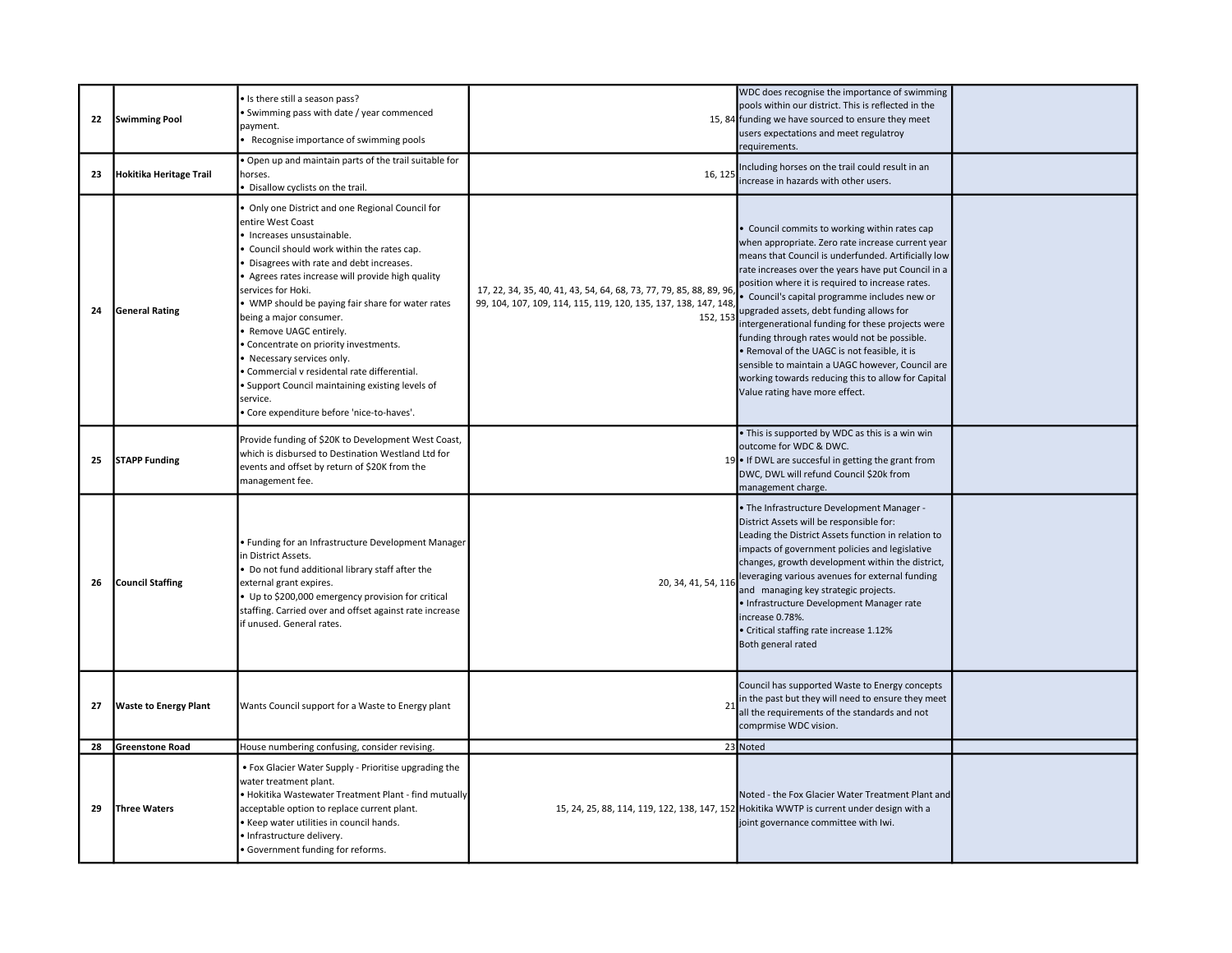| 30 | <b>Baches on unformed legal</b><br>road | No further increases from proposed \$2300 site fee<br>over the life of the plan.<br>Site fees excessive                                                                                                                                                                                                                                                                                                                                              | 26, 31, 94                                                                                                                                                                                                                              | · Fees have not been increased for 11 years.<br>· Bach fees will be expected to increase based on<br>at least CPI.                                                                                                                                                                                                                                                                                                                                                                                                                                                                                                                                                                                                                                                                                                                                                                                                              |  |
|----|-----------------------------------------|------------------------------------------------------------------------------------------------------------------------------------------------------------------------------------------------------------------------------------------------------------------------------------------------------------------------------------------------------------------------------------------------------------------------------------------------------|-----------------------------------------------------------------------------------------------------------------------------------------------------------------------------------------------------------------------------------------|---------------------------------------------------------------------------------------------------------------------------------------------------------------------------------------------------------------------------------------------------------------------------------------------------------------------------------------------------------------------------------------------------------------------------------------------------------------------------------------------------------------------------------------------------------------------------------------------------------------------------------------------------------------------------------------------------------------------------------------------------------------------------------------------------------------------------------------------------------------------------------------------------------------------------------|--|
| 31 | Accessiblity                            | mprove curb access for wheel chairs and push chairs.                                                                                                                                                                                                                                                                                                                                                                                                 | 28, 118                                                                                                                                                                                                                                 | Noted and will look to include future works take<br>this into consideration.                                                                                                                                                                                                                                                                                                                                                                                                                                                                                                                                                                                                                                                                                                                                                                                                                                                    |  |
| 32 | <b>Fees and Charges</b>                 | Does not agree with increase in Aquacise fee.<br>· Fees should not subsidise commercially sponsored<br>sports at the expense of other sports.<br>. Review fees for rural dogs and teams of working<br>dogs.                                                                                                                                                                                                                                          | 34, 111, 148                                                                                                                                                                                                                            |                                                                                                                                                                                                                                                                                                                                                                                                                                                                                                                                                                                                                                                                                                                                                                                                                                                                                                                                 |  |
| 33 | <b>IMaori Wards</b>                     | Set up Maori Wards                                                                                                                                                                                                                                                                                                                                                                                                                                   | 34, 35                                                                                                                                                                                                                                  | Although resolving to include Maori Wards is not<br>dependent on a representation review. There is a<br>requirement to review representation. Council<br>carried out a representation review in 2018 and is<br>next required to do so in 2024, however if there is<br>a decision to set up Maori wards, Council may be<br>able to carry out a review in 2022, this will then<br>take effect for the 2025 elections.                                                                                                                                                                                                                                                                                                                                                                                                                                                                                                             |  |
| 34 | <b>Elderly Housing rental</b><br>prices | Social housing - should not be charging market rates                                                                                                                                                                                                                                                                                                                                                                                                 |                                                                                                                                                                                                                                         | This pricing is fixed through Destination Westland<br>34, 35 who target 80% market rate for the Elderly<br>Housing tenants.                                                                                                                                                                                                                                                                                                                                                                                                                                                                                                                                                                                                                                                                                                                                                                                                     |  |
| 35 | <b>Climate Change</b>                   | Plan for necessary adaptions                                                                                                                                                                                                                                                                                                                                                                                                                         | 39, 119 Noted                                                                                                                                                                                                                           |                                                                                                                                                                                                                                                                                                                                                                                                                                                                                                                                                                                                                                                                                                                                                                                                                                                                                                                                 |  |
| 36 | <b>Walking / Cycling tracks</b>         | Connect Pine Tree Road to Hau Hau and Brickfield<br>Roads<br>Proposal from Westland Mountain Bike Club.<br>Clip-on cycle lane for Hokitika Bridge.<br>Targeted rate for West Coast Wilderness Trail.<br>Concern about increasing spend on WCWT.<br>Sign the Walk 21 charter<br>Disallow cyclists on dedicated walkways, direct<br>them to WCWT instead.<br>• Allow horse riding on all trails and tracks, and plan<br>new ones with riders involved. | 34, 39, 46, 47, 48, 56, 58, 61, 62, 66, 68, 74, 75, 76, 84, 88, 95, operational funding support from local businesses<br>97, 104, 107, 108, 110, 111, 114, 117, 118, 119, 120, 122, 125, plus central government.<br>139, 141, 144, 159 | • The Asset Management Plan (AMP) for the<br>West Coast Wilderness trail will be revised to be<br>an all encompassing Cyclist and Walking AMP. This<br>will take some time to develop. Once completed it<br>will include all council owned trails plus highlight<br>external opportunities for council to support other<br>organisations.<br>• The Clip-on Cycle lane is under the jurisdiction<br>of NZTA.<br>• Including horses on the trail could result in an<br>increase in hazards with other users. This would<br>have to be assessed on a case by case basis.<br>• There will be a requirement for safety<br>improvements across the WCWT and other trails<br>within the district. The WCWT is undergoing a<br>safety audit in July which will highlight<br>deficiencies.<br>• Including a direct charge for the WCWT is not<br>allowed by law. WCWT Trust and the WCWT<br>subcommittee are looking at ways to leverage |  |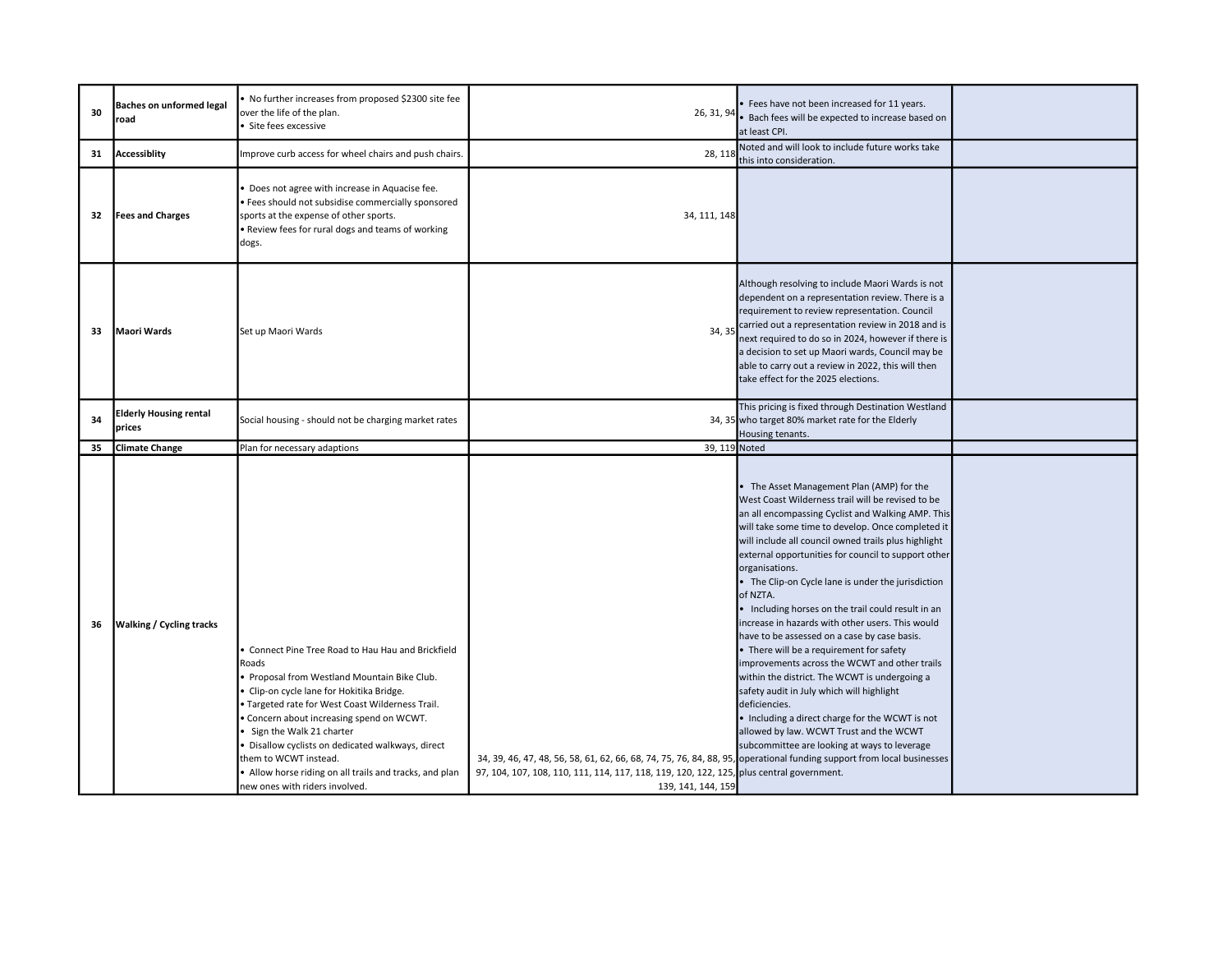|    | <b>Walking / Cycling tracks</b>                                |                                                                                                                                                                                                                                                                                                                                                                                                                                                                                                                       |                                                              | . All projects highlighted within the WCWT project<br>list will not proceed unless they are subsudised by<br>external fudning and the business case support<br>this. This includes ensuring landowners and key<br>stakeholders are consulted with.                                                                                                                                                                                                                                                        |  |
|----|----------------------------------------------------------------|-----------------------------------------------------------------------------------------------------------------------------------------------------------------------------------------------------------------------------------------------------------------------------------------------------------------------------------------------------------------------------------------------------------------------------------------------------------------------------------------------------------------------|--------------------------------------------------------------|-----------------------------------------------------------------------------------------------------------------------------------------------------------------------------------------------------------------------------------------------------------------------------------------------------------------------------------------------------------------------------------------------------------------------------------------------------------------------------------------------------------|--|
| 37 | <b>Waste</b>                                                   | . Waste Minimisation and Management Plan: Commit<br>to implementation.<br>• Strong requirements for recycling and waste<br>redction when renewing waste management contract.                                                                                                                                                                                                                                                                                                                                          |                                                              | Waste Minimisation is being worked on across the<br>West Coast with all councils involved in a joint<br>approach. The cost of recycling is compounded by<br>the small volumes created by the coast as the<br>39, 111, 118, 119 econmics struggle to meet expectations.                                                                                                                                                                                                                                    |  |
| 38 | Review of dog control<br>bylaw                                 | Include wildlife as positive aspect of animal control.                                                                                                                                                                                                                                                                                                                                                                                                                                                                |                                                              | Can be included in schedule of Council bylaws /<br>39 policies requiring review.                                                                                                                                                                                                                                                                                                                                                                                                                          |  |
| 39 | <b>Cemeteries</b>                                              | Consider introduction of natural burial.                                                                                                                                                                                                                                                                                                                                                                                                                                                                              |                                                              | 39 Noted                                                                                                                                                                                                                                                                                                                                                                                                                                                                                                  |  |
| 40 | <b>Improved beach access</b>                                   |                                                                                                                                                                                                                                                                                                                                                                                                                                                                                                                       |                                                              | Noted - we will work with WCRC on their<br>48 proposed design of the seawall upgrade.                                                                                                                                                                                                                                                                                                                                                                                                                     |  |
| 41 | Central pedestrian space                                       |                                                                                                                                                                                                                                                                                                                                                                                                                                                                                                                       |                                                              | This can be reviewed as part of the CBD master<br>48 plan work.                                                                                                                                                                                                                                                                                                                                                                                                                                           |  |
| 42 | <b>Facilities for youth</b>                                    | Purpose built youth activity facility                                                                                                                                                                                                                                                                                                                                                                                                                                                                                 |                                                              | 49 Increase in rates for limited number of users                                                                                                                                                                                                                                                                                                                                                                                                                                                          |  |
| 43 | <b>West Coast Road Safety</b><br><b>Coordinating Committee</b> | For Council to continue support and assign a member<br>to attend meetings with Grey and Buller District.                                                                                                                                                                                                                                                                                                                                                                                                              |                                                              | 51 Noted                                                                                                                                                                                                                                                                                                                                                                                                                                                                                                  |  |
| 44 | Town maintenance                                               | Improve the footpaths in Ross<br>Fund a position for maintenance person in small<br>townships.<br>Ensure town maintenance is done.<br>· Pedestrian crossing outside Westland High School,<br>and sealed carpark on Hampden Street between Sale<br>and Rolleston Streets.<br>· Confusing stop signs Sewell & Hampton Streets.<br>· Sewell & Hampton Streets should be controlled by<br>two stop signs.<br>· Public toilet maintenance burden on ratepayer.<br>• AMPs for Community Halls.<br>· Maintenance in Kaniere. | 52, 53, 55, 67, 82, 88, 92, 98, 100, 101, 118, 119, 122, 137 | • Cost of a maintenance person in Ross would<br>increase the Ross Community Rate and cannot be<br>covered by existing collected rates. It should be<br>noted that rates are charged to cover costs, there<br>are no rates reserves.<br>• There are a number of localised roading &<br>maintenance concerns raise - these will be looked<br>into as part of normal coucnil business.<br>• The AMP for communitty halls & other council<br>owned civil buildings will be updated and revised<br>accordingly |  |
| 45 | <b>Class 4 Gambling Policy</b>                                 | Including gambling harm in draft LTP and commit to<br>reviewing policy                                                                                                                                                                                                                                                                                                                                                                                                                                                |                                                              | Gambling Policy is due for review this year and will<br>57, 118, 119 be consulted on.                                                                                                                                                                                                                                                                                                                                                                                                                     |  |
| 46 | Recycling                                                      | Make recycling available at Kokatahi-Kowhitirangi<br>School                                                                                                                                                                                                                                                                                                                                                                                                                                                           |                                                              | There would be a cost to the ratepayer for this<br>63 service.                                                                                                                                                                                                                                                                                                                                                                                                                                            |  |
| 47 | Rating Māori Freehold Land                                     | Policy in conflict with recent Rating of Whenua Māori<br>Act                                                                                                                                                                                                                                                                                                                                                                                                                                                          |                                                              | Act only comes into force on 1 July. Policies are<br>only expected to be updated in the 2021/22<br>financial year. The remission policy is likely to be a<br>generic policy that will be written for all Councils<br>79 to use.                                                                                                                                                                                                                                                                           |  |
| 48 | Biodiversity                                                   |                                                                                                                                                                                                                                                                                                                                                                                                                                                                                                                       |                                                              | 86 Noted                                                                                                                                                                                                                                                                                                                                                                                                                                                                                                  |  |
| 49 | <b>Significant Natual Areas</b>                                | Not referenced in plan                                                                                                                                                                                                                                                                                                                                                                                                                                                                                                |                                                              | SNA's are the responsibility of the Regional<br>88 Council.                                                                                                                                                                                                                                                                                                                                                                                                                                               |  |